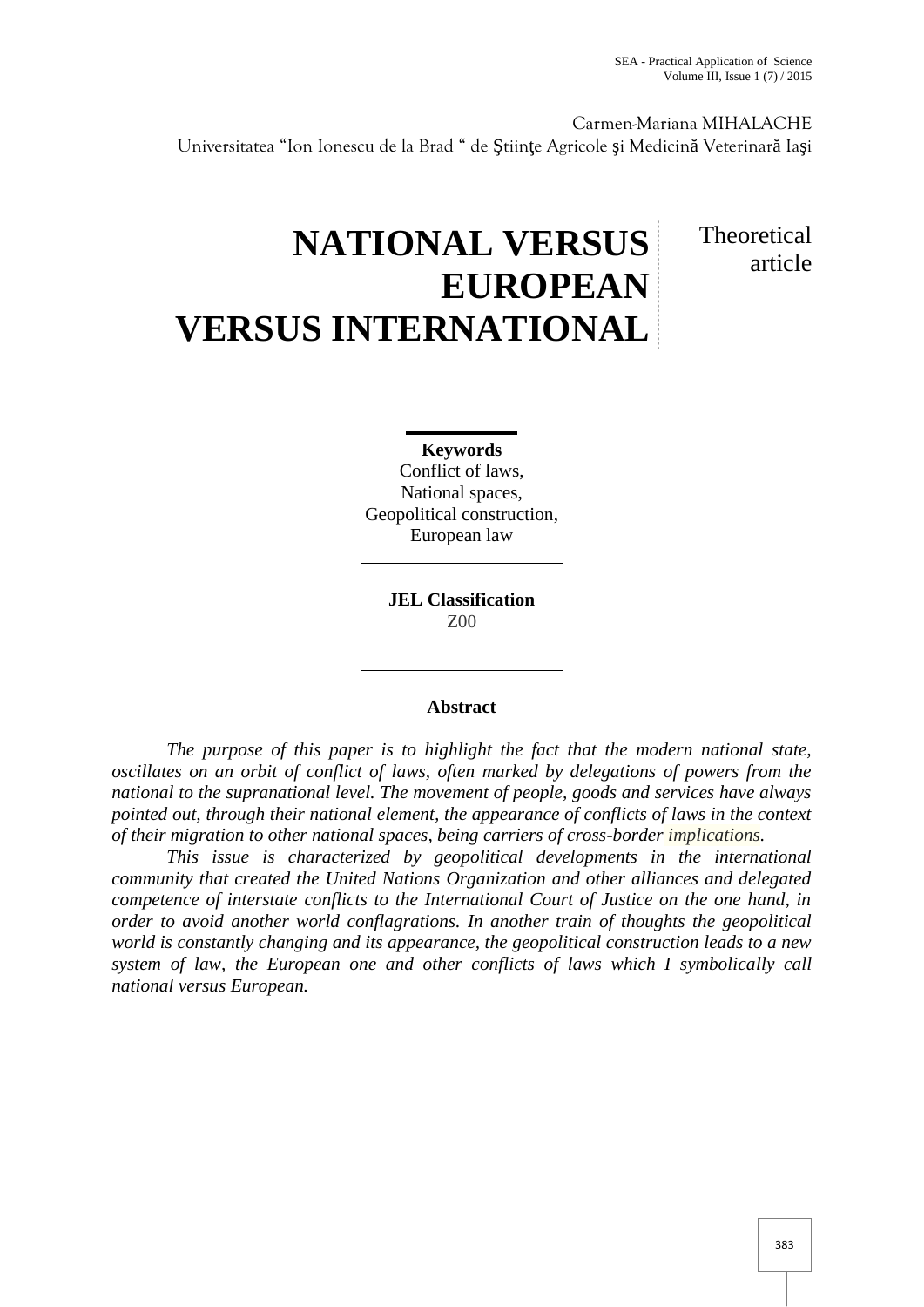If the beginning of the 19th century was marked by the nationalism era, national sovereignty, pointing out the great empires collapse, the 21st century is marked by globalization, the federalization, the creation of entities that generate possible conflicts of laws and delegation of state powers.

The United Nations Organization and the Charter which defines it, represents the pacific concept of the interstate conflict resolution in order to avoid armed conflicts. In this framework we point out the existence of the International Court of Justice, as an arbitral court agreed by Member States with well-defined role in addressing interstate conflicts, the contesting states accepting the resolution of the Court in its capacity as an international arbitrator.

The unanimous current is that we can not speak of monistic or dualistic tendency a priori but it is considered that either of the two currents is externalised depending on the actual way of expression of the legal entities involved.

Authors such as Sir Gerald Fitzmaurice, considers that legal assumptions launched by the two monistic and dualistic currents are false as long as the action territory for the national legal system and the international one is different, each with its area of jurisdiction supremacy. The real conflict residing in the opinion of other authors (Rousseau,1953**,**Droit international public, claims the priority of international law in its area of jurisdiction.) actually occurs between the international obligations of states and their national rules.

The conflict does not automatically mean the repeal of internal rules in favor of the international ones but it creates only a matter of state responsibility at an international level. In these circumstances, the State can not be relieved of this responsibility baseed on the fact that the assumed state obligations are contrary to its system of law. Moore,1872 Alabama claims arbitration, The United States won the case against Great Britain who has breached the obligations of neutrality on the civil war.).Such an interpretation avoids that, by changing the national government or other deciding state factors, the national state could exempt itself from assumed international obligations.Therefore it is considered that, unlike the national legal system, the international law (Ian Brownlie ,2003, Principles of Public International Law,Sixth Edition ,Oxford University Press,2003,pp.3-pp.33) does not have as a formal source of law the legal custom, unable to rule on, as in national law, by decoding the intention of the legislature as a whole, accredited by the constitutional law of any state.

The fundamental rule of international law is that the main source of law will remain states'

willingness expressed by international treaties and agreements to which they acquiesces as signatories.

The statute of the International Court of Justice is defined by art.38.1 which provides that the Court will settle disputes between Member States of the United Nations Organization, on the basis of international law which include general or particular agreements recognized and accepted by the contesting states, based on the principles of law committed and validated by civilized nations, based on court decisions, according to settled case law defining the procedures for settling international disputes arbitration, and points of doctrine of well known national jurists, as well as the principle of fairness,(ICJ Reports 1969).The reference on the principle of human rights law is found in the preamble of the UN Charter as well as in the diplomatic practice.Thus in the Corfu Chanel Case dispute situation the Court recognized the need to take into account the human elements.North Sea Continental Shelf Cases.

The Court applied the principle of fairness in sharing the continental shelf of the North Sea. A similar situation was reflected by the Fisheries Jurisdiction Case-United Kingdom v. Iceland the court forcing the two countries to respect the principle of equity by negotiating on the question of fishing rights between two states, (ICJ Reports 1974) of humanity in terms of human values **.**The interest legitimacy principle can play an important role in creating exceptions to the rules of international dispute settlement. Judge McNair manifested a separate opinion on the principle of interest legitimacy in the Fisheries Case dispute, who claimed that manipulating the territorial boundaries in order to protect economic and social interests of a state leads to the substitution of objective international standards with the objective international standards with subjective ones which can create dangerous precedents. concerning the legitimate interest.

Another type of conflicts of law may arise from international obligations requiring the trial of persons for crimes against humanity. For example the International Military Tribunal at Nuremberg and other national courts do not admit to prosecute citizens for war crimes as long as in terms of national law this can not be classified as such.

The rule of law **(**Cristina Dallara,2009 European Union and promoting Rule of Law in Romania, Serbia and Ukraine, European Institute, .) and the European Union as concepts are part of the realities of the 21st century, where the national states of the European continent from the desire to be part of a centre of political and economic stability tend to join the European model by becoming a Union membership.

This reaction behaviour from the part of the state actors is classified as gravity model described by Emerson and Noutcheva (2004) as the manifestation of the tendency of states to rally to a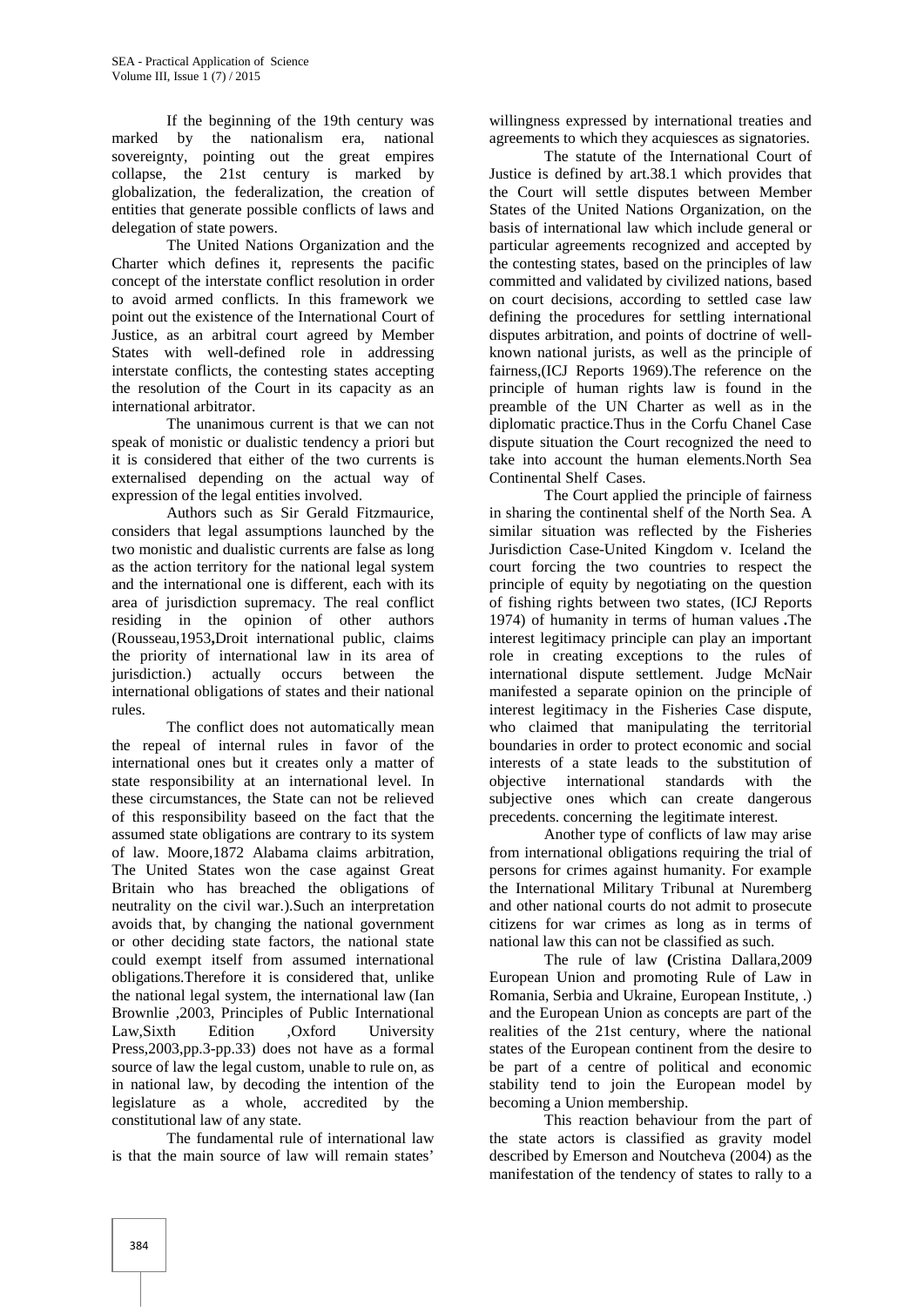reference model according to its reputation and attractiveness.

The socio-political doctrine concludes that the EU remains the most active political actor, who initiated as the main policy promoting democracy by expanding its borders towards the East. The political criteria set by the EU for its accession system oscillates around the concept of *rule of law* that can be synthesized as "a procedural feature of a good democracy related to freedom, achievable through legislative assembly which establishes rights and freedoms and help translate them into practice.Thus in 1999, the EU has formalized its policy towards the Western Balkans, the Stabilisation and Association Process, called SAP and in 2000, by the Council of Fereira, the union formally defined these countries as potential candidates. The next step was represented by the European Neighbourhood Policy (ENP) addressed to the former Soviet republics and some Mediterranean countries; The European policy is characterized as an operating model based on concentric circles represented by the acceding countries, potential candidates and neighboring European countries, which are activated depending on the progress of states to reform and functioning of the national institutions according to European standards. This type of behavior of the European Union as a political actor has been awarded by poltiologists based on the research study called ,, Evaluating the Influence of EU democratic rule of law promotion in variably integrated Countries: Romania, Turkey, Serbia and Ukraine as case studies", study coordinated by professor Leonardo Morlino in collaboration with the Centre on Democratic Development and Rule of Law, Stanford University (California, USA)

The concept of rule of law defining for the EU policy, inevitably arises a conflict between national and European law imposing itself as a standard by transferring European standards nationally, a transfer targeting administrative capacity of implementing the European policies, the independence and efficiency of the judiciary, anti-corruption policies, measures against abuse of power in order to protect the rights of civic freedoms as values defined by the European Convention on Human Rights.

The European standards and becoming a member of the European Union has brought a different kind of conflict of laws between the system of European and national law.([**C7**]G.Ispas, A.Manea, 2013, *The International Jurisdiction, between the State Sovereignty and the Need of Sanctioning the Atrocities,*G.Ispas, 2011) to the Treaty of Lisbon in 2009, also called the Reform Treaty, the areas of competence for the national as well as for the European law were established, by the concept of delegation of powers from the national to the European level.

Article 1 of the Treaty of Amsterdam, came into force on 1 May 1999, declaimed that the treaty itself represents a new step consisting in creating a union among the peoples of Europe in which decisions will be taken based on the conformation to principles of transparency and the widest openness towards citizens.The European Union through the provisions of the Treaty becomes a continuer of the European Communities, the purpose of the treaty being to establish the types of policies and arrangements for cooperation in a coherent and supportive way by developing relationships which will be established between each nation and national state, member of the Union. (Philippe Leger, 2000, Union Europeene, Communautee Europeene,Commentaire article par article des Traites UE et CE, sous la direction de Philippe Leger,Editura Dalloz,Paris)

If authors such as Frederick Anton believes that the foundation of the Community law is represented by the Amsterdam Treaty, which defines de facto and de jure the European citizen awareness of specific rights and obligations, we nevertheless consider that the future of Europe by a union of states is substantiated by the Lisbon Treaty in 2009, which puts community construction on other foundations.

Thus, such writers as Christine Kaddous and Marianne Dony**,** 2010, D΄ Amsterdam a Lisabona, Dix ans d espace de liberte, de securite et de justice ,Dossier de Droit Europeen, colection dirigee par Christine Kaddous et Bernard Dubey,Helbing Lichtenhahn, Bruylant,L.G.D.J.),believe that the Lisbon Treaty changed the operating parameters of the area of freedom, security and justice. It is considered that the provisions of the Treaty mark as a novelty the disappearance of the pillars which establish the pattern of intergovernmental cooperation, opting instead for a common European legal framework by recognizing and pointing out all its features.

The most sensitive point is and remains the legal rules of criminal law, which, without sounding nationalists through such an assertion, remain as attribute of sovereignty and why not of state independence in a given territory, the enforcement of the national criminal law being primarily related to the principle of territoriality, then followed by that of officialdom.

Authors such as Jean-Louis Halperin 1999 Entre nationalisme juridique et communaute de droit,Presses Universitaire de France), deals with the idea of legal nationalism in terms of private international law known as the branch of law that resolves conflicts arising between the laws of national states, arising amid the mobility of people and goods in other states, branch that answers the question which one is the law applicable to the dispute which bears, from the perspective of the national judge, the trade of the cross-border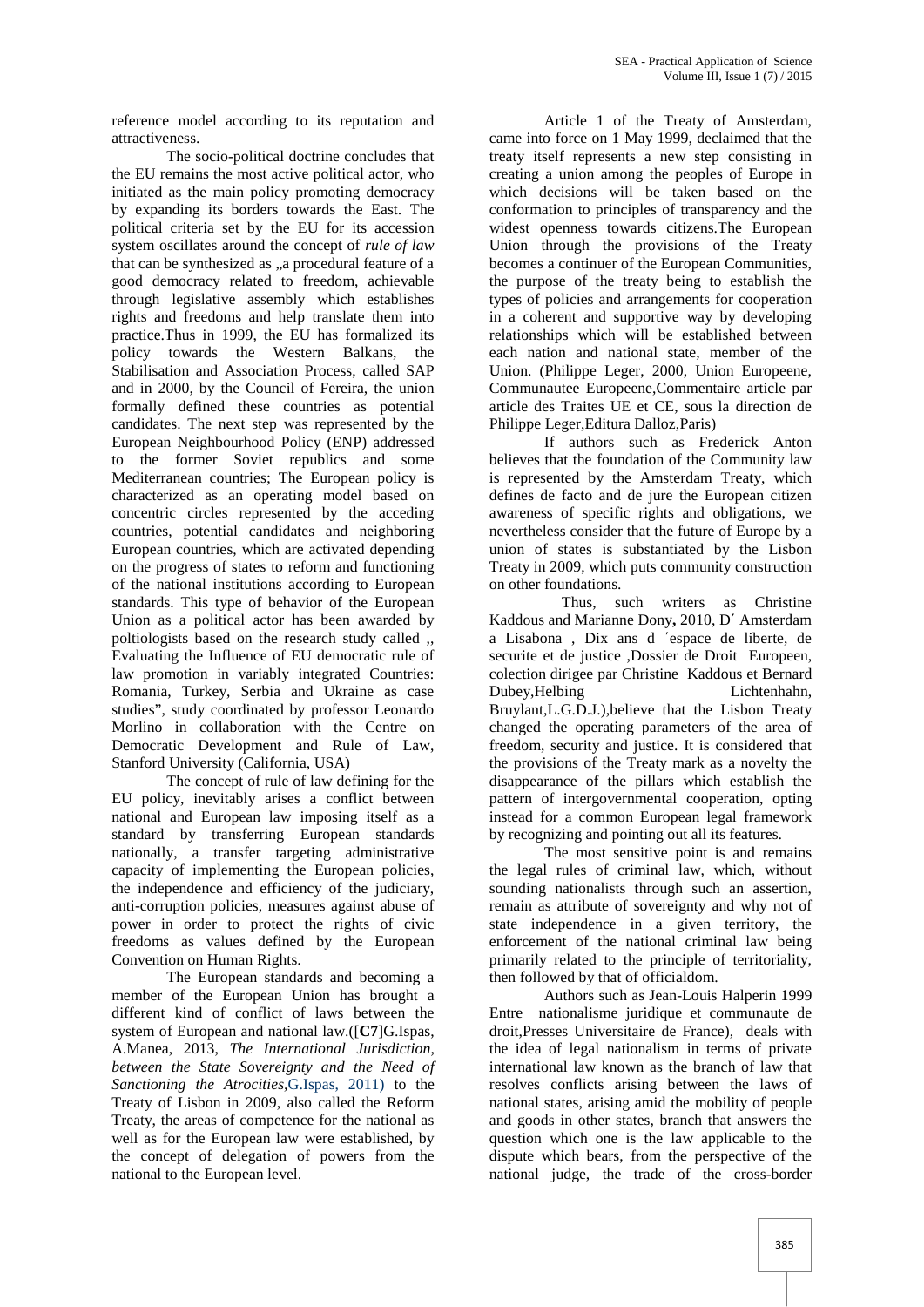element, as analogy, the debate motto apparently or not characterizes the conflict between national and European legal systems under the aegis of the Lisbon Treaty of 2009. Is released as a point of debate: which are the ways of the law, the traditional concept, one-dimensional and very well hierarchized or a mobile legal structure model, multidimensional and random, wanting to draw attention of theorists, practitioners and civic consciousness of every citizen that we live an era of changes in legal system which is reflected in the daily life of the city.

The chapter Justice and Domestic Affair from the Amsterdam Treaty was now replaced by Title V of the Treaty of Lisbon, called Liberty, Security and Justice **(**Jaques Jean –Paul, 2002, La question de la base juridique dans le cadre de la justice et des affaires interieurs, in De Kerchove Gille/Weyembergh, Ed. L espace penal europeen,enjeux et perspective,Edition de l΄Universite de Bruxelles,p.249-256) and the role that is intended to be met by the European Court of Justice will be much wider.

The most important step that means solving many previous controversy is considered by legal doctrine granting legal personality to the European Union with a clearly established competence in matters of foreign policy, giving rise to obligations on the EU institutions and Member States. It thus completes the eternal dispute arising from the fight against illegal immigration and international terrorism, at least in terms of the legal basis., if we refer to art.216 of the Treaty on the Functioning of the European Union.By harnessing the discussions which took place at the Tampere Council the legal content of Article 68 of TFEU emerged, by which the European Council defines the legislative and operational policy guidance on the area of freedom, security and justice, which transforms the European Commission into an executive power. This clear separation of the European institutions' duties equated to cessation of disputes and settlement of eternal disputes regarding the primary legal basis related to the need for the EU as a legal entity to have powers in legal relations of repressive nature within the competence delegated by Union states.

Currently we can not speak of an European criminal code but only of police and judicial cooperation mechanisms that are functional. The judicial criminal nationalism makes impossible, from the perspective of the author of the study, the promulgation in a future more or less distant of an European criminal code.

The provisions of Article 71 of TFEU outlines the legal framework for operation of the Committee on Internal Security as part of the institution of the European Council, which aims to promote and secure functional cooperation on internal security matter, without infringing the jurisdiction of the Member States, drawn from Article 240 of the TFEU.

The legal doctrine considers that, based on the declaimed willingness of Member States, to have the High Representative, an European Minister of Justice, the adopted formula is not a progress but a continuation of the inter-institutional cooperation model in the area of freedom, security and justice, defined as further normative system by framework decisions. In this context, we can state that the role of the provisions of Article 82 of TFEU, in the spirit of harmonization of differences between legal systems of the Member States, suggests as procedural instruments framework decisions, issued by the Parliament and the European Council, in order to unitarily determine minimal criteria for mutual recognition of judicial decisions on the one hand as well as to equalize the police and judicial cooperation procedures. In this regard, there is, according to the doctrine, a lack of clarity in the tools commonly used as well as in regulations issued for this purpose, the European institutional system bureaucracy feeling the difficulty of finding some solutions that would aim a harmonization of areas of common interest for Member States established by the Treaty of Lisbon. (Kokott- the advocate general , 2004 in Case C- 105/3 Pupno c.Maria Criminal Procedure, Rec.2005, pI-05285)

Authors such as Henry Labayle, concluded that the Union's legislative expansionism continues in repressive matters too, and here we consider the mechanisms of criminal liability, if correctly corroborating between two articles of the Treaty on the Functioning of the European Union, namely the provisions of Article 3 the 2nd paragraph with reference to Article 67 paragraph 3. Thus, if Article 3 states that the European Union is a territorial area that offers its citizens an area of freedom, security, freedom and justice without borders, in the final part of the 2nd paragraph of article 3 of the TFEU there are already outlines of repressive instruments needed to be regulated in order to ensure free movement of persons, the Union being obliged to implement legal mechanisms to control the external borders of the European union space, regarding the asylum, immigration and crime prevention on the two phenomena. Article 67 the third paragraph strengthens the legal basis of creating repressive apparatus of the Union on conduct that violates the compliance report induced to Europeans and all other matters of law that circulate or operate in this area of freedom and security. In this manner, this article make reference to measures to create all legal mechanisms of criminal liability of legal issues affecting the European legal order and by default the rights and fundamental freedom protected by the European Convention on Human Rights, which became part of the union law.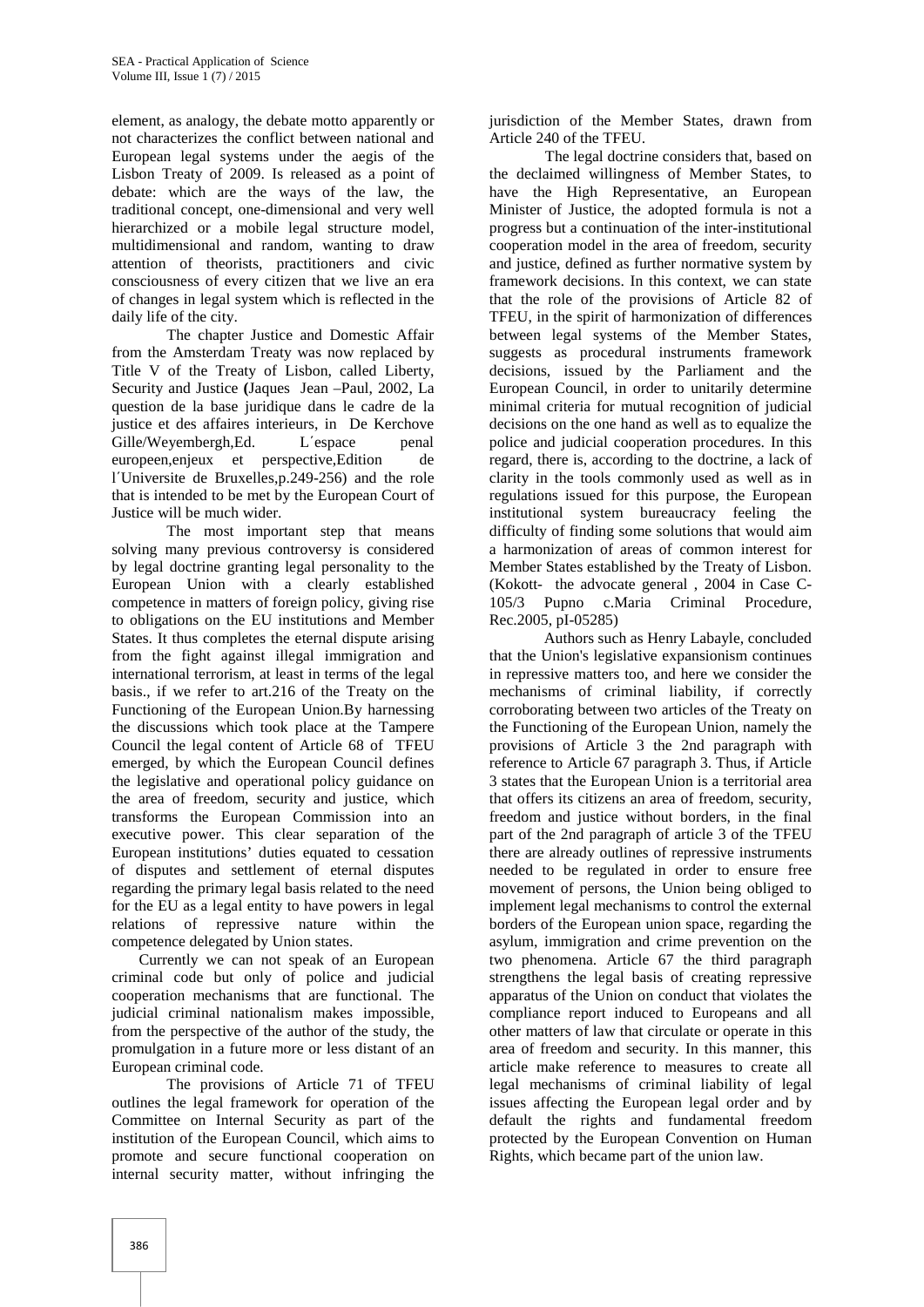The effective measures to be taken to prevent any type of crime manifested in the European legal space including the racism, xenophobia and terrorism, are not just to improve the cooperartion between the judiciary and criminal prosecution of national states, members of the European Union, the mutual recognition of criminal sentencing, decisions given by any European member state, but also to bring closer the national legislation. It is estimated that in this context the principle of subsidiarity is gaining ground with respect to differences between legal systems of the Member States, bearing the imprint of national custom and tradition of each of them. This evolution of the application of the subsidiarity principle enacted by Article 5 of TEU, seems an alternative to the phenomenon of regulatory harmonization.

We consider that the implementation of the principle of subsidiarity does not generate a confrontation with the judicial nationalism current as long as national parliaments are effectively exercising the mechanism on the judicial control established by the Protocol on the application of the principle of subsidiarity and proportionality introduced by the Treaty of Amsterdam and reformed by the Lisbon Treaty, enacted by the Treaty of Amsterdam, reformed by the Treaty of Lisbon, provided the compliance of an obligation from the part of the Commission to prepare a Green Paper before proposing legislative acts, which proves obtaining national approvals and the consultation with civil society. Based on the protocol reforming by the Lisbon Treaty, the national Parliaments, in respect of the legislative projects promoted by the Commission can exercise twofold monitoring:a). they have a right to object when legislation is drafted. They can thus dismiss a legislative proposal before the Commission if they consider that the principle of subsidiarity has not been observed, b) national Parliaments may also contest a legislative act before the Court of Justice of the EU if they consider that the principle of subsidiarity has not been observed; note-see website europa.eu/legislation consulted on 14/03/2015..

We conclude that the development of a common policy in the repressive matter is still marked by sensitivity shown by state actors in the desire of preserving national competences, manifested by Member States to maintain their own internal public order and national security established by principle and enshrined in Article 72 of TFEU. by which the European Member States, either by the Commission or the European Council can propose the adoption of rules for an objective and impartial assessment, aiming to enforce the principle of mutual recognition, which facilitates mutual trust and avoiding of certain existing nationalist fears (Christine Kaddous et Bernard

Dubey, Helbing Lichtenhahn, Bruylant, L.G.D.J. 2010., M.Buzea,2012 - rept.ugal.ro,Conference Proceedings–Gala i, 20th–21st of April 2012 Year IV, No. 4, Vol. I-2012 75 See how Spain is concerned about its internal security as well as about the Strait of Gibraltar or German perseverance to control the number of nationals entering the German territory, their right to work and to a certain level of payment in their domestic space; ) We appreciate that the parthis respect, born of the need to create the Schengen area, is the one given by the mutual evaluation policy, on equal footing, (Jegouzo Isabelle, 2003, La creation d un mecanisme dun mecanisme devaluation mutuelle de la justice,corollaire de la reconnaissance mutuelle, in De Kerchove Gile/Weyembergh Anne (ed),,Securite de la justice : enjeux de la politique exterieure de lUnion europeenne (,,Editions de lUniversite de Bruxelles),p.147-156)

We believe that if achieving a certain analogy with private international law on how to resolve a potential conflict of laws in a national judicial space, related to a legal relationship of private law, bearer of a cross-border element, we can extend the solution on the European area level, saying that we can create a common procedural criminal law.(Noul Cod penal. Comentarii pe articole,T Toader, MI Michinici, A Cri u-Ciocînt, M Dunea, Editura Hamangiu 2014)

In this European procedural system, a decisive role could be played by the Court of Justice, as a court of judicial control and the Civil Service Tribunal, as a court of first instance, by possibly becoming competent courts to rule based on the law of the forum, determined by reference to citizenship of civil servant or a public office holder who committed acts of corruption affecting the financial security and interests of the European Union.

Currently, the Lisbon Reform Treaty gives a new vision to the role of the European Court of Justice in Luxembourg, based on the idea that the institutional mechanisms of the European Union can not function effectively in the absence of a jurisduc ional mecanism and the right to have access to justice and effective process for both state actors as well as individuals, as enshrined in the European Convention on Human Rights.

Thus, by the provisions of Article 275 of TFEU, the European Court of Justice may submit a referral to review the legality if European regulatory acts and the restrictive measures taken by them on the natural or legal persons according to the second chapter, Title Vof TFEU under the conditions set by Article 263 of TFEU.

The author of the study believes that, in the light of the provisions of Article 263 of TFEU, the European Court of Justice plays a dual role, that of European Constitutional Court and of European administrative court, if we consider the settlement